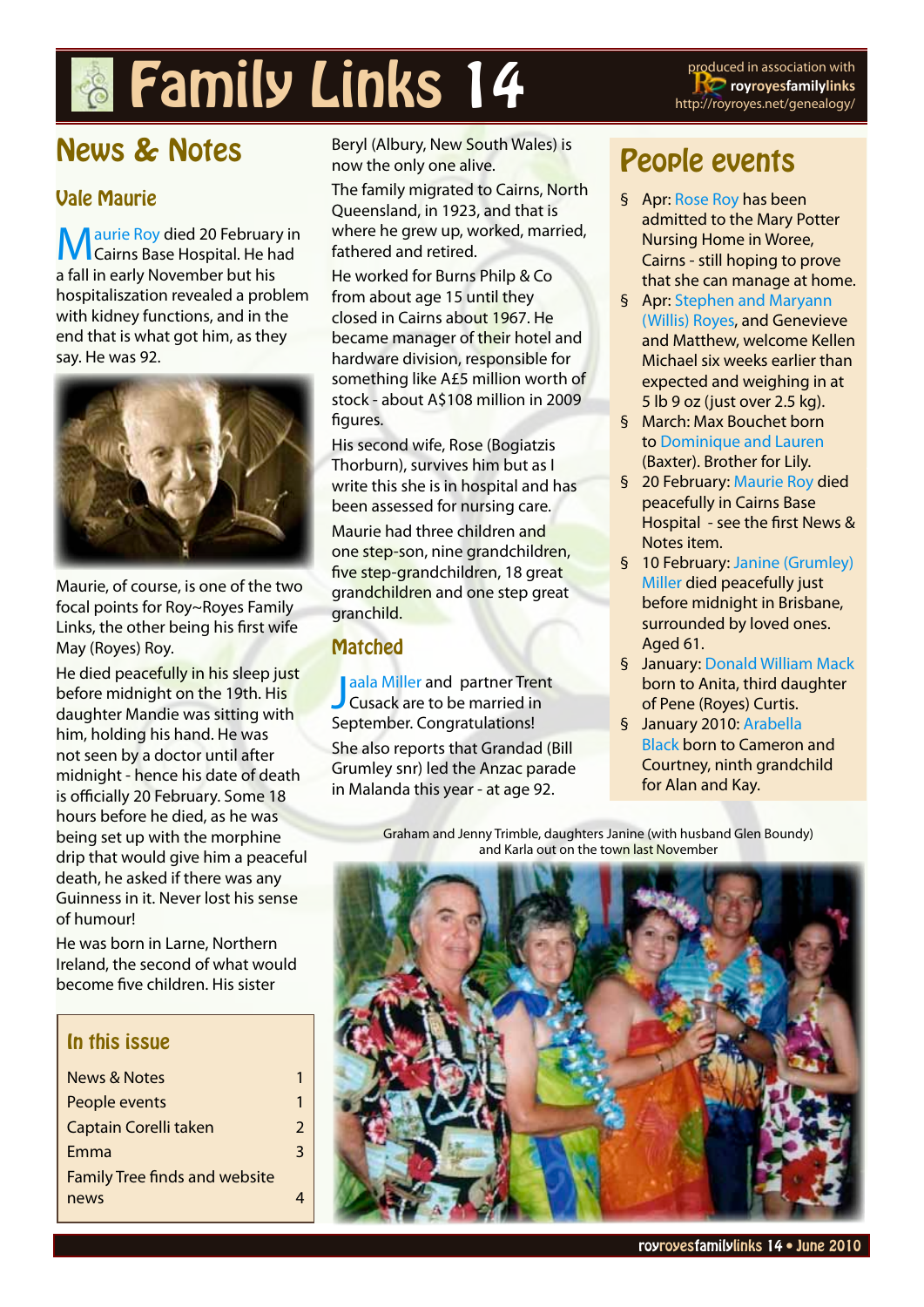## <span id="page-1-0"></span>Captain Corelli taken

**D** lease be advised that "Captain Correlli" was captured at about 1500 hours 24 Jan 2010 at the home of Peter Van der Westhuizen in Iris Way, Scarborough, Cape Town, South Africa.



Subsequent to repeated break-ins through a particular window of Peter's home, by a baboon, he complained to the authorities. On each occasion the window was left smashed and buckled and the kitchen trashed. However the breakin was by a male accompanied by a female and at least two youngsters. The capture this afternoon has led to some confusion.

During the week a baboon, believed to be "William" was "darted" near Iris Way but managed to elude the capture team. The capture of "Captain C" has given rise to some confusion as to which baboon is which. The consensus is that we are dealing with two different males.

I advised Peter, who was away for the weekend, and the appropriate authorities of the capture. Baboon monitors appeared fairly quickly to confirm the capture. While awaiting the arrival of the capture team I took a number of photos and movies of the baboon who was lying on his back in the cage quite unperturbed by my presence. However when two baboon monitors appeared to confirm the capture he turned ballistic. Jumping up and down, shaking the cage and barking as if to say "get me the hell out of here". He calmed down when they left.

In some ways I felt very sad watching him lying there silently and relaxed in the cage, following my movements and undoubtedly perceiving me as no threat.

The vet arrived with an officer from the Nature Conservation Corporation. They prepared the sedation injection as well as the tagging machine and collar to provide permanent and positive identification of the baboon. They were later joined by Esme Beamish, a nature conservation officer familiar with the baboons in the area. It was she who identified the baboon as the Captain. The monitors I am sad to say were confused and insisted it was "William", She explained to them the identification marks for both males.

The Captain was sedated but the effect took almost double the expected time. Eventually after some prodding with needle and a stick he was declared safe. He was removed from the cage and examined by the vet who took blood samples. Esme directed the Nature conservation officer on the procedure to attach the tag to the baboon's ear which he did quickly and effectively. This was followed by an anti-biotic and anti-inflammatory injection. Next was to fit a tracking collar which was placed around the animal's neck then firmly double bolted in place.

Finally physical data was collected as to the animal's general condition including his mass. The latter acquisition was no mean task. The smallest and lightest of the monitors was persuaded that he would need to stand on the scale and hold the baboon. This he executed with great courage and held out his arms while two other monitors lifted up the baboon and did just that. Bravo. Mass about



35kg. The saddest part of the examination was to find that he had virtually no teeth left and those

that were… were rotten, no doubt aided by consumption of human food. This also explains why he was excluded from his troop and why he is raiding the village for food.

By this time the Captain was starting to make body movements indicating he was awakening. He was quickly placed back in the cage awaiting his recovery and eventual release. He will be tracked and his location recorded at least seven times a day. This it is hoped will finally sort out the local problem of which baboon, William or Captain C, is the greater havoc creator.

> Report and photos by [Tom Cooper,](http://royroyes.net/genealogy/getperson.php?personID=I198&tree=rr_tree) South Africa

This is Tom's kitchen after one baboon invasion. On this occasion the baboons got in through a downstairs fanlight which a guest had left open not knowing about baboons:



Tom Cooper is a descendant of James Russell, brother of Jane Russell Roy. Jane and her only son, Samuel. and his family migrated to Cairns, Australia in 1923.

James migrated to South Africa in 1902 to escape religious intolerance in Northern Ireland so that he could marry his Catholic girl friend, Annie Magee. She joined him the same year and they were married on New Year's Eve 1902.

You can see a full descendant chart for the Russells at [http://royroyes.](http://royroyes.net/genealogy/showmedia.php?mediaID=777) [net/genealogy/showmedia.](http://royroyes.net/genealogy/showmedia.php?mediaID=777) [php?mediaID=777](http://royroyes.net/genealogy/showmedia.php?mediaID=777). You will find other Russell migrations to South Africa and Australia noted on that chart.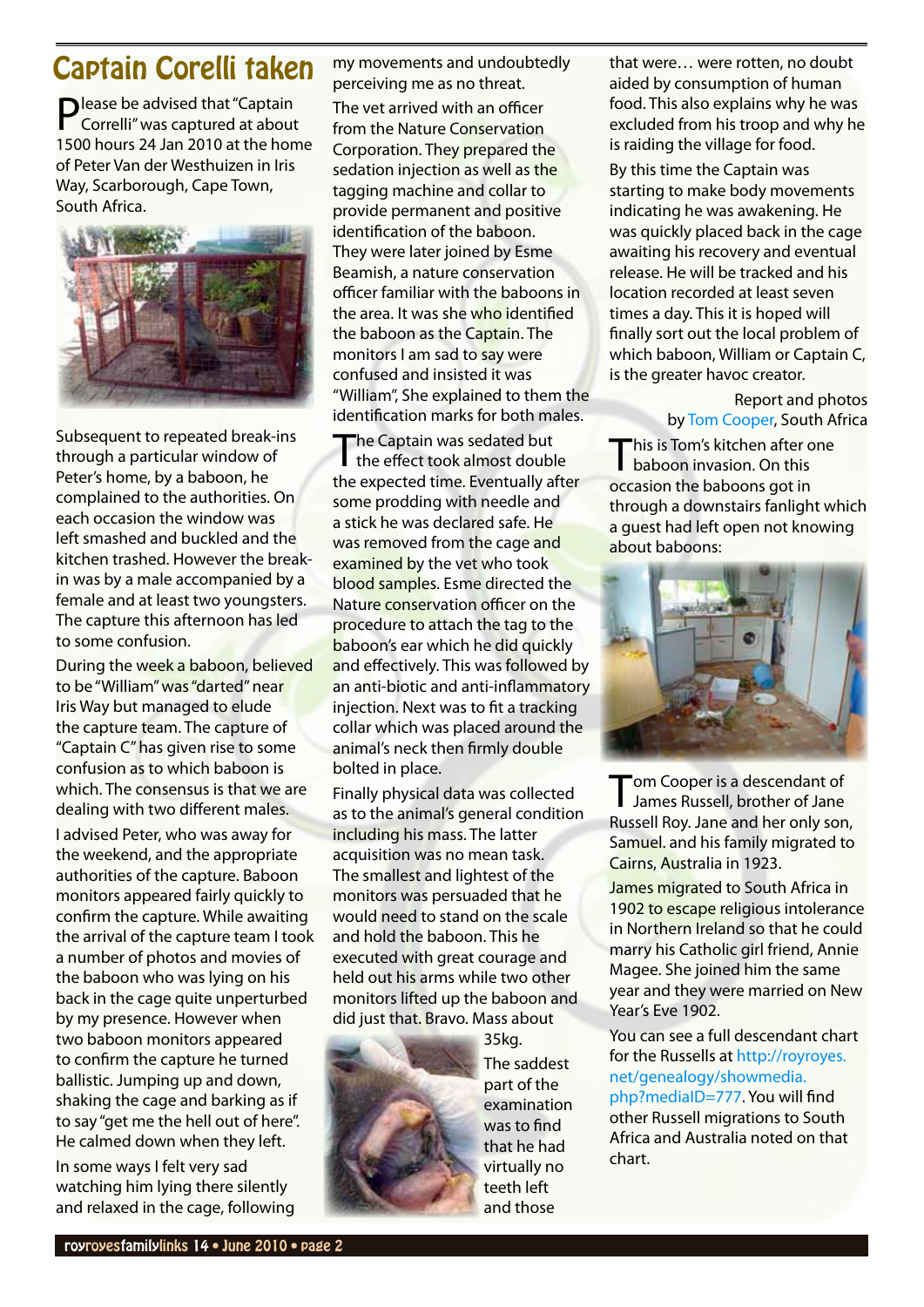## <span id="page-2-0"></span>Emma

#### twice Queen, twice Queen Mother

M le all like to find famous people in our family tree, and the Royes side of the house has quite a few because of its descendancy through landed gentry in Normandy, Kent, and London.

Such a notable person is [Emma of Normandy](http://royroyes.net/genealogy/getperson.php?personID=I2723&tree=rr_tree), 26G aunt of May Royes and her siblings and cousins. She is a great aunt of William the Conqueror, married two Kings of England and produced two kings of England. Her second marriage to Canute (Cnut) also made her Queen of Denmark and of Norway.

Emma is also known as Elgiva, Aelfgfifu or Aelfgyfu - English names more appropriate for an English Queen. However in both her marriages she was the second wife, and her two predecessors were both named Ælfgifu! She preferred Emma!

Emma was born to Richard 3rd Duke of Normandy and Gunnor/a. In our family tree data Gunnora's father is named Herbastus de Crepon, but this may in fact have been her brother.

Isabella Strachan has written about Emma in the book Emma the Twice-Crowned Queen: England in the Viking Age (illustrated with the chart top right). She begins the book with this paragraph:

"One of the strangest sights in any of the great churches of England is in Winchester Cathedral, where four boxes, resembling houses with ornamentation of birds and angels, are placed high above



the spectators' heads. They are mortuary chests, a term more usually associated with Egyptian pharaohs. Within them are jumbles of skulls and bones brought from a royal burial ground dating from the Saxon and Viking Ages of England. They include the remains of one woman, Emma of Normandy, twice Queen of England."

Strachan sees Emma as standing at the meeting point of three cultures: *Norman* by family, *Saxon* by her marriage to Ethelred and her son Edward the Confessor and *Viking* on three counts - her descent through Rollo (first duke of Normandy), her Danish mother Gunnora and her marriage to Danish King Canute and their son Hardicanbute,

Emma is unusual in that she commissioned her own biography (*Enconium Emmae Reginae*).

Some of the Queensland Royes make much of the name Mordaunt to indicate "blue blood" in the family but in fact it is the Hougham line back through the d'Avranches to the Dukes of Normandy that is our bigger claim to blue blood. And Emma is a shining example!

#### Web links

[http://en.wikipedia.org/wiki/](http://en.wikipedia.org/wiki/Emma_of_Normandy) [Emma\\_of\\_Normandy](http://en.wikipedia.org/wiki/Emma_of_Normandy)

[http://www.spartacus.schoolnet.](http://www.spartacus.schoolnet.co.uk/MEDemma.htm) [co.uk/MEDemma.htm](http://www.spartacus.schoolnet.co.uk/MEDemma.htm)

[http://www.heritage-history.](http://www.heritage-history.com/www/heritage.php?R_menu=OFF&Dir=characters&FileName=emma1.php ) [com/www/heritage.php?R\\_men](http://www.heritage-history.com/www/heritage.php?R_menu=OFF&Dir=characters&FileName=emma1.php ) [u=OFF&Dir=characters&FileNam](http://www.heritage-history.com/www/heritage.php?R_menu=OFF&Dir=characters&FileName=emma1.php ) [e=emma1.php](http://www.heritage-history.com/www/heritage.php?R_menu=OFF&Dir=characters&FileName=emma1.php )

[http://www.historybookshop.](http://www.historybookshop.com/articles/people/monarchs/emma-of-normandy.asp ) [com/articles/people/monarchs/](http://www.historybookshop.com/articles/people/monarchs/emma-of-normandy.asp ) [emma-of-normandy.asp](http://www.historybookshop.com/articles/people/monarchs/emma-of-normandy.asp )

[http://highmiddleages.suite101.](http://highmiddleages.suite101.com/article.cfm/medieval-women---emma-of-normandy) [com/article.cfm/medieval](http://highmiddleages.suite101.com/article.cfm/medieval-women---emma-of-normandy)[women---emma-of-normandy](http://highmiddleages.suite101.com/article.cfm/medieval-women---emma-of-normandy)

[http://www.absoluteastronomy.](http://www.absoluteastronomy.com/topics/Emma_of_Normandy) [com/topics/Emma\\_of\\_Normandy](http://www.absoluteastronomy.com/topics/Emma_of_Normandy)